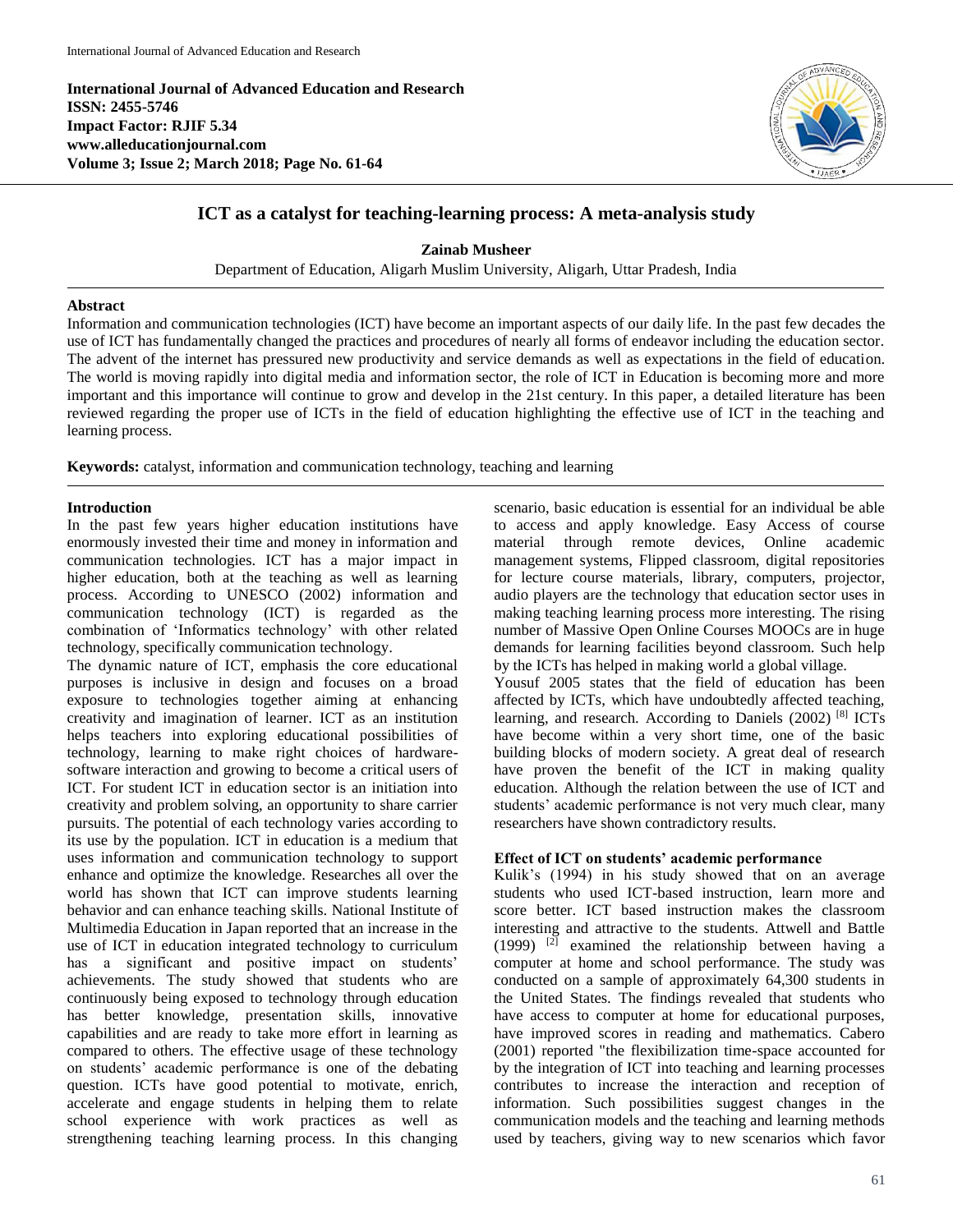both individual and collaborative learning". The use of ICT in the educational environment, acts as a catalyst for change in the teaching learning process. ICTs work as a tool to encourage and support independent learning among both students and teachers. The use of ICT for learning purpose is being increased day by day. ICT in education act as a catalyst for the change in teaching learning process. Terry, Lewer and Macy (2003) surveyed on 240 students in a programme offering courses in the three formats of online, on-campus, and hybrid. The final scores of the students is the dependent variable and student characteristics are the independent variable, a standard regression model was used and the study reported that the predicted exam scores for students in the online courses were significantly less than those of students in the on-campus and in the hybrid formats. However, with the comparison of exam scores between students in the hybrid and students in the on-campus classes there was no significant difference. Leuven *et al.* (2004) declared that there is no evidence for a relationship between increased educational use of ICT and students' academic performance. In fact, the study found a consistently negative relationship between ICT use and students' academic performance. Sosin *et al.* (2004) found significant, but low, positive impact on student performance due to ICT use. They also showed that some ICT have proven to be positively correlated to the academic performance of the students while others are not.

## **ICT enhancing the quality of education**

ICT has undoubtfully increased the amount of flexibility in the delivery of education so that learners can access anything, anytime and from anywhere. It has also influenced the way students are being taught in the classroom and how their method of learning. As now the process of learning are mostly student centric and not teacher centric. This would help in preparing the student for lifelong learning as well as for improving the quality of education. One of the major contribution of ICT in the field of education is Easy Access to Learning. Learner are appreciaticating the capability to access educational material anywhere, anytime and anyplace.

With the help of ICT, students can now feed through e-books, sample papers, previous year papers etc. and can also have an easy access to resource persons, experts, guides, researchers from all over the world. This flexibility in learning has increased the availability of live time learning and has also provided opportunities for many more learners who previously were constrained by learning due to other commitments (Young, 2002) [27] .

Through ICT sharing and availability of best course material in education became an easy task and may help in improving teaching. ICT also allows the learning institutions to reach the disadvantaged groups of the society. Seamless communication technologies support wide accessibility of teaching and learning process. Innovative use of SNS have potentially solve the problems like lack of learning materials, teachers etc. Thus, ICT empower education which ultimately lead to the democratization of education.

# **ICT enhancing the Academic performance**

The extensive usage of ICTs in education has increased the need to unravel the impact it has on students' academic performance. ICTs has helped in expanding the access to

education, strengthen the importance of education to the increasingly digital work environment, and has helped in raising the quality of education.

The direct connection between ICT use and students' academic performance has been the focus of extensive literature. Valasidou and Bousiou, (2005)<sup>[26]</sup> in their study stated that ICT helps students to their learning by improving the communication between them and the instructors.

Researches have shown that the appropriate use of ICTs can propel the essential and habitual shift in both content and instruction that is the soul of education reform in the 21st century.

Kulik's (1994) meta-analysis study revealed that, on an average, students who used computer based instruction scored higher than students without computers. The students also learned more in less time and liked their classes more when ICT-based instruction was included.

Fuchs and Woessman  $(2004)$ <sup>[11]</sup> used international data from the Programme for International Student Assessment (PISA), and showed that while the bivariate correlation between the availability of ICT and students' performance is strongly and significantly positive, the correlation becomes small and insignificant when other student environment characteristics are taken into consideration.

Attwell and Battle  $(1999)$ <sup>[2]</sup> examined the relationship between having a home computer and school performance, their findings suggest that students who have access to a computer at home for educational purposes, have improved scores in reading and math.

Becker  $(2000)$  <sup>[4]</sup> found that ICT increases student engagement, which leads to an increased amount of time students spend working outside class.

Coates *et al*. (2004) showed that students in on-campus courses usually score better than their online counterparts, but this difference is not significant here. ICTs especially computers and Internet technologies enable new ways of teaching and learning rather than simply allow teachers and students to do what they have done before in a better way. Fister *et al* (2008)<sup>[9]</sup> also showed the power of tablet PCs to improve mathematics instruction.

ICTs have the potential for expanding the access and improving the applicability and quality of education. The use of ICT in educational settings, acts as a catalyst for change in this territory. Students using ICTs for learning purposes been absorbed in the process of learning and as more and more students use computers as information sources and cognitive tools (Reeves and Jonassen, 1996)<sup>[12]</sup>, the influence of the technology in aiding students how to learn will continue to increase.

# **ICT enhancing learning motivation**

ICTs can improve the quality of education in number of ways, by increasing students' motivation to perform and by providing the acquisition of basic skills and techniques. ICTs work as a great transformational tools which, when used efficiently, can promote the shift to student centered environment. ICTs has enable new techniques of teaching and learning, breaking the old system by permitting teachers and students to do what they have done before in a better way. ICT has a major role not only on what learner should learn, but also on how the learner should learn. Along with this change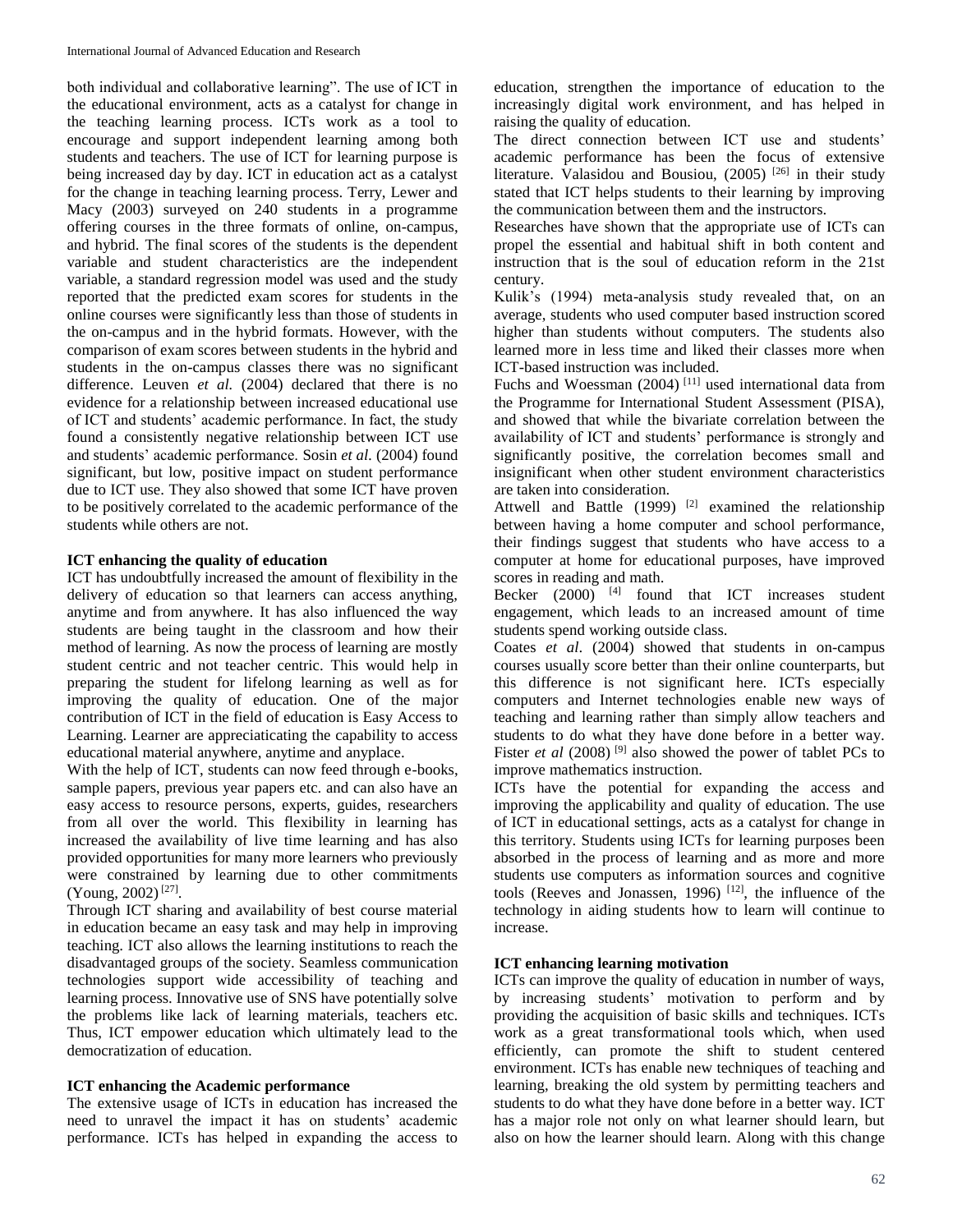of domain from "content-centered" to "competence-based", the medium of information delivery has also now been shifted from "teacher centered" to "student-centered" method of delivery. ICT enhances motivation to learn among students. Videos, television and multimedia software have improved the text, sound, and animated images and helped in engaging the student in the interesting learning process.

ICT have changed the characteristics feature of the problems and learning tasks, and hence play a vital role as a mediator of intellectual and cognitive development, enhancing the acquisition of competencies as an important tool for life in our information based society. Students using technology for learning purposes become engaged in the process of learning and as more and more students use computers as information sources and cognitive tools (Reeves and Jonassen, 1996)<sup>[12]</sup>, the roe of the technology on supporting how students learn will keep on increasing. Learning approaches using contemporary technology provides number of opportunities for constructivist learning through the provision and support for resource-based, student centered settings and by enabling learning to be related to context and to practice (Berge, 1998; Barron, 1998)<sup>[5, 3]</sup>. The instructor could make their lecture more interesting and lively by using multi-media technologies and the learners are able to capture the lessons taught to them easily. As they found the class very attractive and interesting, the concepts are also retained in their mind for a longer span of time which supported them during the time of examination. Computers with Internet connection can increase learner motivation as it combines the media richness and interactivity of other ICTs with the opportunity to connect with people.

ICT-enhanced learning as more student-directed, diagnostic and remedial. Unlike boring static, text or print-based learning. ICT has improved learning skills by recognizing number of different learning pathways and many different sources of knowledge. ICTs helps students to explore and discover rather than just listening and rote memorizing. The World Wide Web (WWW) also provides a virtual international gallery for students' work (Loveless, 2003)<sup>[19]</sup>. ICT can engage and inspire students, and this has been cited as a factor influencing ready adaptors of ICT (Long, 2001)<sup>[18]</sup>.

#### **Conclusion**

ICT seems to have a huge impact on the process of learning in higher education by offering new and interesting opportunity for both the teachers and the learners. These possibilities seems to have an impact on student academic performance. There are number of contradictory results in the empirical literature in this field. Higher education institutions have invested heavily in technological equipment, and at the same time learner and instructor are using these technologies more and more often, there has been a very little change in the organizational sector. Education sector using ICT are changing. Students are promoting new skills and new chances – more collaboration, team building, project management closer to the needs in the job market and perhaps less performance on curricula. Observing the academic performance of learners needs to deal more with these topics and less with knowledge of specific topic and curricula.

The role of each technology varies according to its use by the students and teachers. ICT in education is a medium that uses information and communication technology to enhance and

optimize the knowledge and skills. Researches all over the globe have proved that ICT can improve student learning and better teaching method. Accessing of course material through remote devices, Online academic management systems, Flipped classroom, digital repositories for lecture course materials, library, computers, projector, audio players are the technology that education sector uses. The rising number of Massive Open Online Courses MOOCs are in huge demands for learning facilities beyond classroom. Thus making a huge impact of ICT usage on students' performance in higher education.

#### **References**

- 1. Al-Ansari H. Internet use by the faculty members of Kuwait University. The Electronic Library**.** 2006; 24(6):791-803.
- 2. Attwell P, Battle J. Home Computers and School Performance. The Information Society. No. 1999; (15):1- 10.
- 3. Barron A. Designing Web-based training. British Journal of Educational Technology, 1998; 29(4):355-371.
- 4. Becker HJ. Pedagogical Motivations for Student Computer Use that Leads to Student Engagement. Education Technology. 2000; 40(5):5-17.
- 5. Berge Z. Guiding principles in Web-based instructional design. Education Media International. 1998; 35(2):72- 76.
- 6. Bhattacharya I, Sharma K. India in the knowledge economy - an electronic paradigm', International Journal of Educational Management**.** 2007; 21(6):543- 568.
- 7. Chandra S, Patkar V. ICTS: A catalyst for enriching the learning process and library services in India, The International Information & Library Review**.** 2007; 39(1):1-11.
- 8. Daniels JS. Foreword in Information and Communication Technology in Education-A Curriculum for Schools and Programme for Teacher Development. Paris: UNESCO, 2002.
- 9. Fister KR, McCarthy ML. Mathematics instruction and the tablet PC. International Journal of Mathematical Education in Science and Technology. 2008; 39(3):285- 292.
- 10. Flecknoe M. How can ICT help us to improve education? Innovations in Education & Teaching International. 2002; 39(4):271-280.
- 11. Fuchs; Woessman l. Computers and Student Learning: Bivariate and Multivariate Evidence on the Availability and Use of Computers at Home and at School, CESifo Working Paper. No. 1321. November. Munich, 2004.
- 12. Jonassen D, Reeves T. Learning with technology: Using computers as cognitive tools. In D. Jonassen (Ed.), Handbook of Research Educational on Educational Communications and Technology (pp 693-719). New York: Macmillan, 1996.
- 13. Jonassen DH. Computers as mind tools for schools: Engaging critical thinking (second Ed.). Englewood Cliffs, NJ: Prentice Hall, 1999.
- 14. Jonassen DH, Peck KL, Wilson BG. Learning with technology: A constructivist perspective. Upper Saddle River, NJ: Merrill, 1999.
- 15. Kennewell S, Parkinson J, Tanner H. Developing the ICT